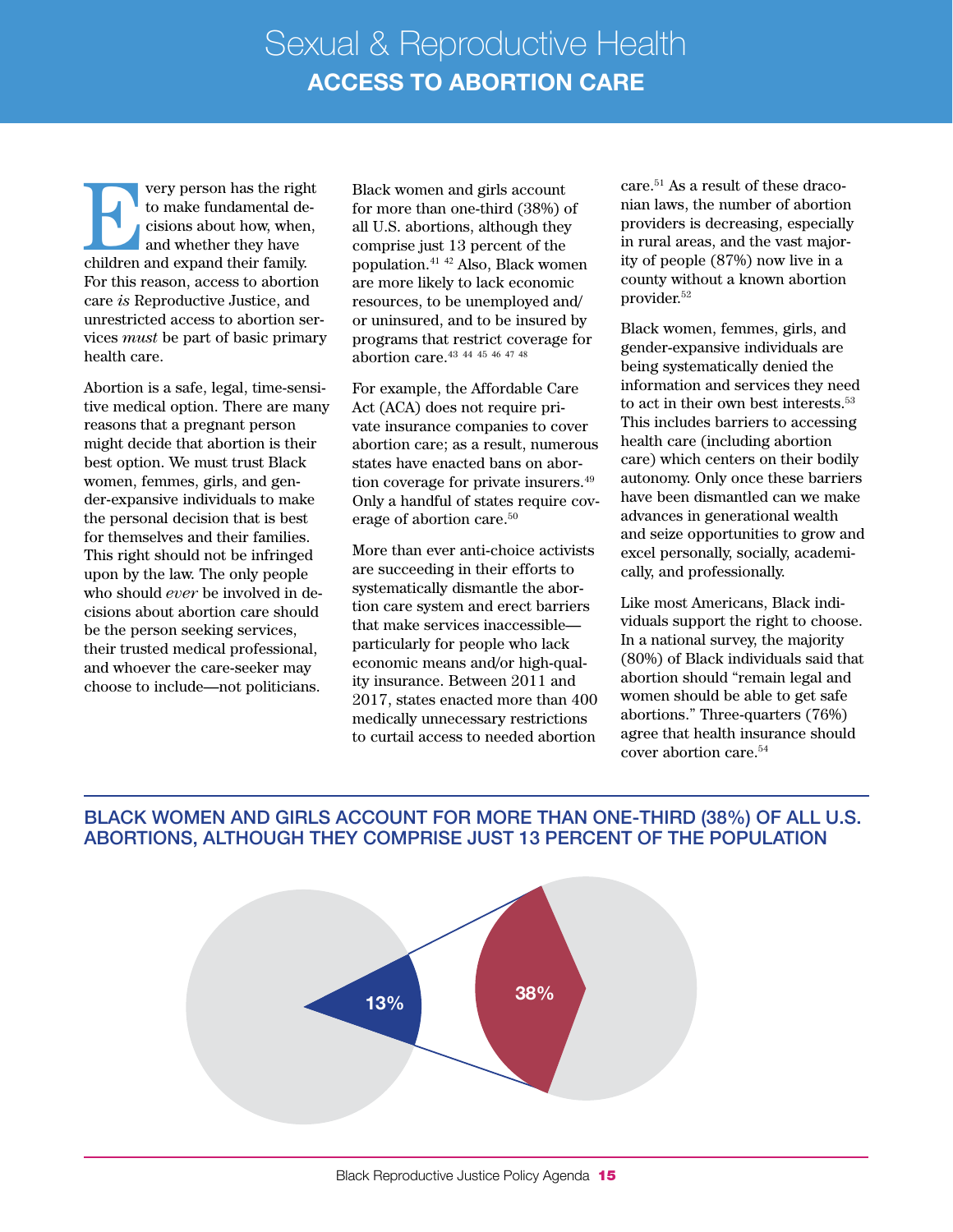# POLICY RECOMMENDATIONS

Legislators and other elected officials must respect science, ethics, and public opinion, and undo medically unnecessary barriers to abortion care. Congress, policymakers, and the Biden-Harris administration must act to ensure that the right to abortion care is fully available to *all* people. 55

#### *• End all federal bans on abortion care coverage*

The Biden-Harris administration should revoke bans on abortion care affecting people who get their insurance from federal programs, including ACA exchanges. This includes reversing President Obama's Executive Order 13535, which reinforced a commitment to preserve the anti-choice Hyde Amendment, which prevents federal funds from being used for abortion care.

#### *• Allow trained and licensed advance practice medical professionals to provide early abortion care*

There is significant need for more medical professionals who can provide abortion care, particularly in rural, predominantly Black and Brown, and/or economically challenged communities. Expanding the number of providers that can perform abortion services in pregnancy's early stages will improve outcomes for a large number of women.56 Nurse practitioners, certified nurse midwives, physician assistants, and nurses should be allowed to provide this medically safe care.57

### *• Institute preclearance provisions for states and local governments with a history of restrictive and non-evidence-based reproductive policies*

This type of preclearance would require any law related to reproductive health, rights, or justice to be scrutinized and approved by a federal body before being implemented. It would function similar to Section 5 of the Voting Rights Act of 1965.<sup>58</sup> Preclearance should be required for states and local governments that have demonstrated a history of restrictive and medically flawed policies on abortion care.

#### *• Prohibit the abuse of "religious freedom" to restrict and/or ban access to abortion care*

Religious or personal beliefs should never be allowed to impact or hamper personal decision-making about whether and when to continue a pregnancy. Federal legislation should not allow exemptions or accommodations based on religious "freedom." In addition, existing policy riders—which are designed to curtail reproductive health care—should be permanently repealed and blocked from being attached to annual federal appropriations (see the Religion and Reproductive Justice Freedom section).

#### *• Remove all cost-sharing for abortion services*

Abortion is a safe, legal medical procedure, and should be affordable and accessible to everyone who needs this type of care. Yet, some individuals face challenges in getting the health care they need, when they need it. According to the National Financial Capability Study, nearly "one in three Black Americans aged 18 to 64 has past-due medical bills."59 To fully address systemic health disparities and economic inequity, health care costs should not be transferred to anyone seeking services, including for abortion care.

## *• Eliminate funding for crisis pregnancy centers*

Pregnant individuals need full and accurate information to make the best decisions for themselves and their families. Crisis pregnancy centers intentionally mislead clients, often by posing as legitimate and licensed medical centers, and provide them with inaccurate, non-scientific information and services in an attempt to manipulate people into maintaining a pregnancy.

*In a national survey, the majority (80%) of Black individuals said that abortion should "remain legal and women should be able to get safe abortions."*